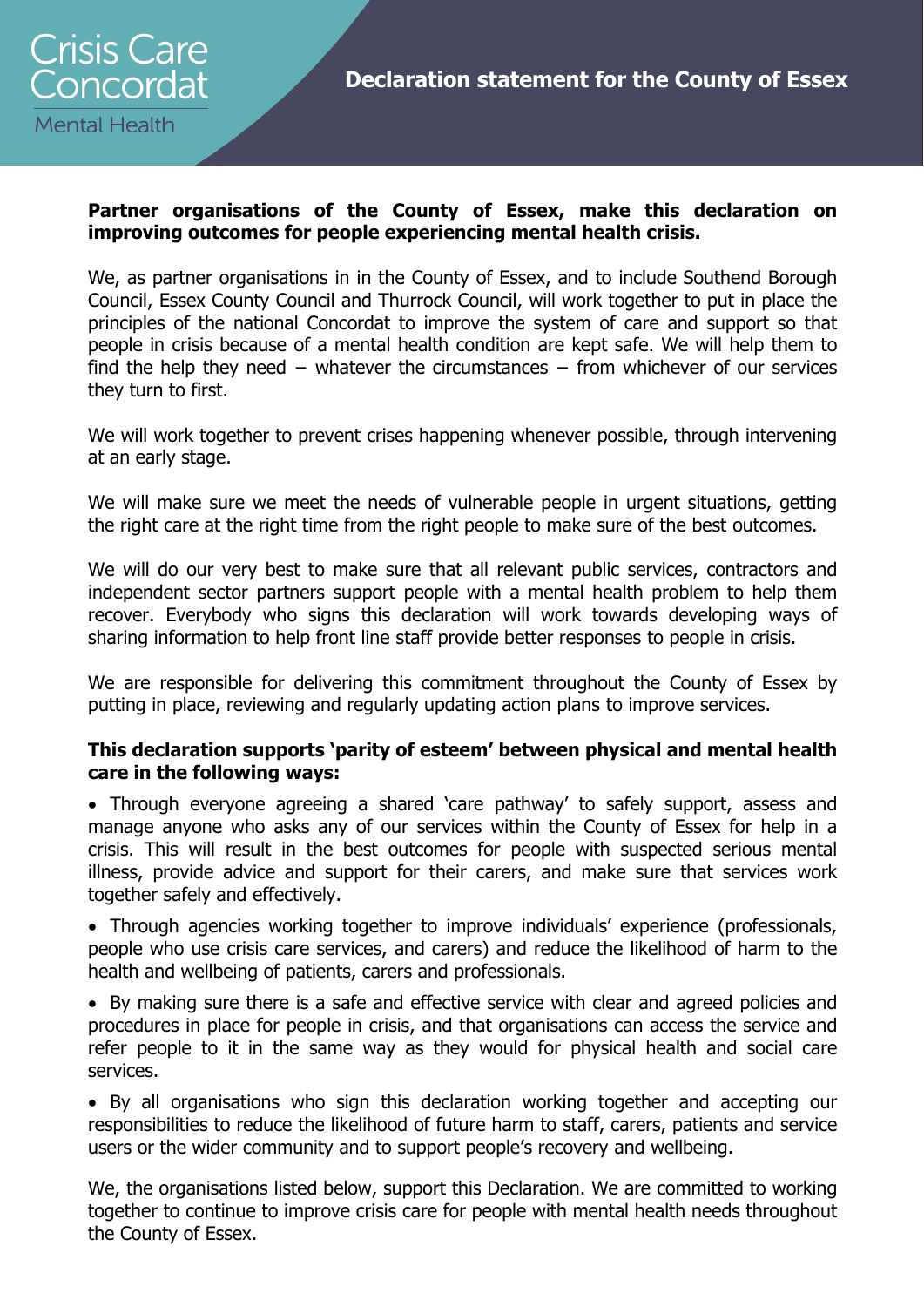

## **Signing the Declaration:**

Many local organisations want to support the Declaration because of their commitment to improve mental health care and may want to make a specific contribution within the action plan for continuous improvements.

In addition, certain organisations have a formal (statutory) responsibility and/or a professional duty of care regarding people presenting in mental health crisis:

- Clinical Commissioning Groups
- NHS England Local Area teams (primary care commissioners)
- Commissioners of social services
- The Police Service
- Police and Crime Commissioners
- The Ambulance Service
- NHS providers of Urgent and Emergency Care (Emergency Departments within local hospitals)
- Public / independent providers of NHS funded mental health services
- Public / independent providers of substance misuse services

### **Please sign the Declaration to show your commitment to improving mental health care in the County of Essex:**

Commitment to the Crisis Care Concordat Declaration:

Signatory **Date Organisation Date Date**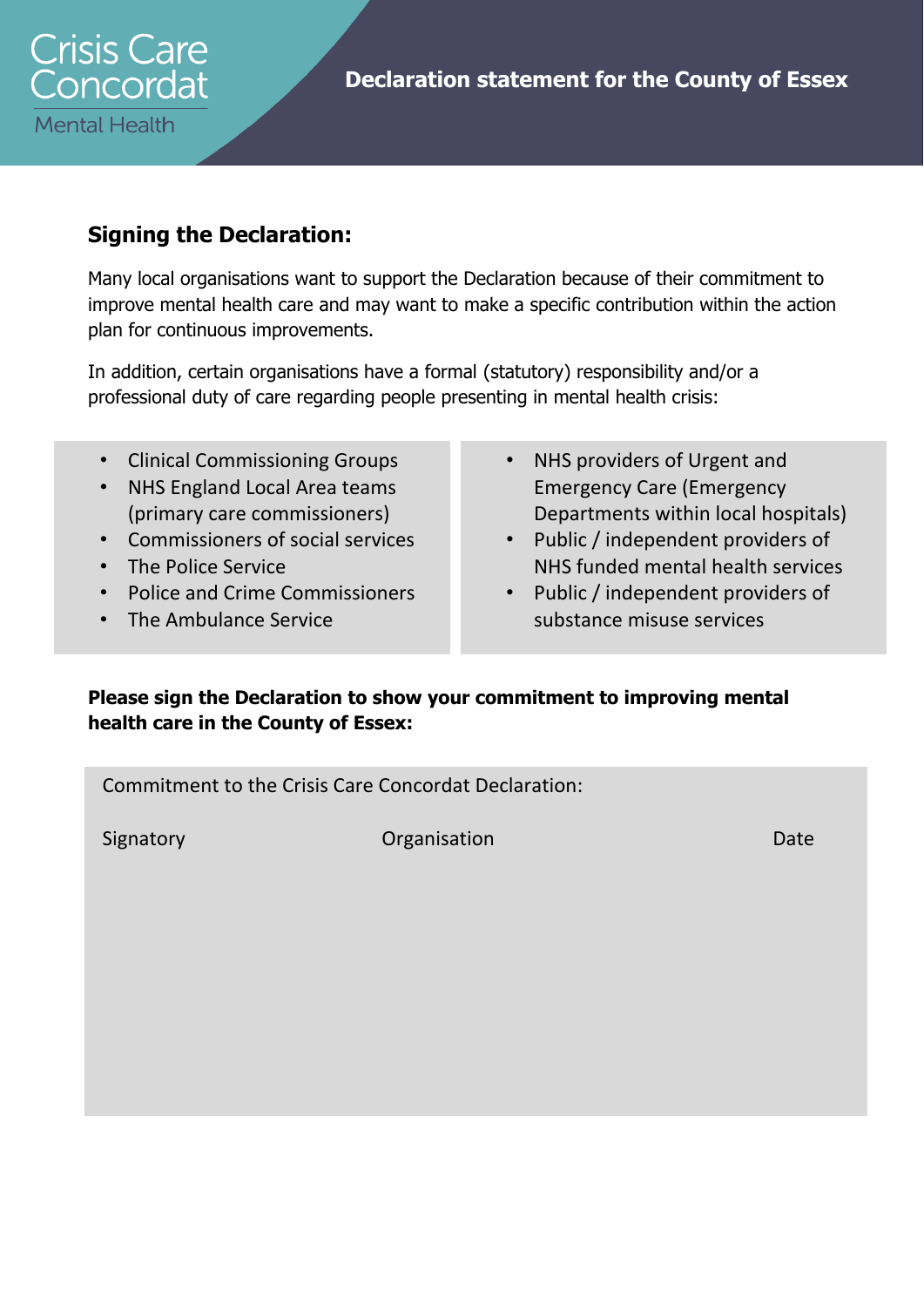# **Glossary of terms used in this declaration**

| <b>Concordat</b>                      | A document published by the Government.                                                                                                                                                                                                                                                              |
|---------------------------------------|------------------------------------------------------------------------------------------------------------------------------------------------------------------------------------------------------------------------------------------------------------------------------------------------------|
|                                       | The Concordat is a shared, agreed statement, signed by senior<br>representatives from all the organisations involved. It covers what<br>needs to happen when people in mental-health crisis need help.                                                                                               |
|                                       | It contains a set of agreements made between national<br>organisations, each of which has a formal responsibility of some<br>kind towards people who need help. It also contains an action plan<br>agreed between the organisations who have signed the Concordat.                                   |
|                                       | Title: Mental Health Crisis Care Concordat – Improving outcomes for<br>people experiencing mental health crisis<br>Author: Department of Health and Concordat signatories<br>Document purpose: Guidance<br>Publication date: 18th February 2014                                                      |
|                                       | Link:<br>https://www.gov.uk/government/uploads/system/uploads/attachme<br>nt_data/file/281242/36353_Mental_Health_Crisis_accessible.pdf                                                                                                                                                              |
| <b>Mental health</b><br><b>crisis</b> | When people $-$ of all ages $-$ with mental health problems urgently<br>need help because of their suicidal behaviour, panic attacks or<br>extreme anxiety, psychotic episodes, or behaviour that seems out of<br>control or irrational and likely to put the person (or other people) in<br>danger. |
| <b>Parity of esteem</b>               | Parity of esteem is when mental health is valued equally with<br>physical health.                                                                                                                                                                                                                    |
|                                       | If people become mentally unwell, the services they use will assess<br>and treat mental health disorders or conditions on a par with<br>physical illnesses.                                                                                                                                          |
|                                       | Further information:<br>http://www.england.nhs.uk/ourwork/qual-clin-lead/pe                                                                                                                                                                                                                          |